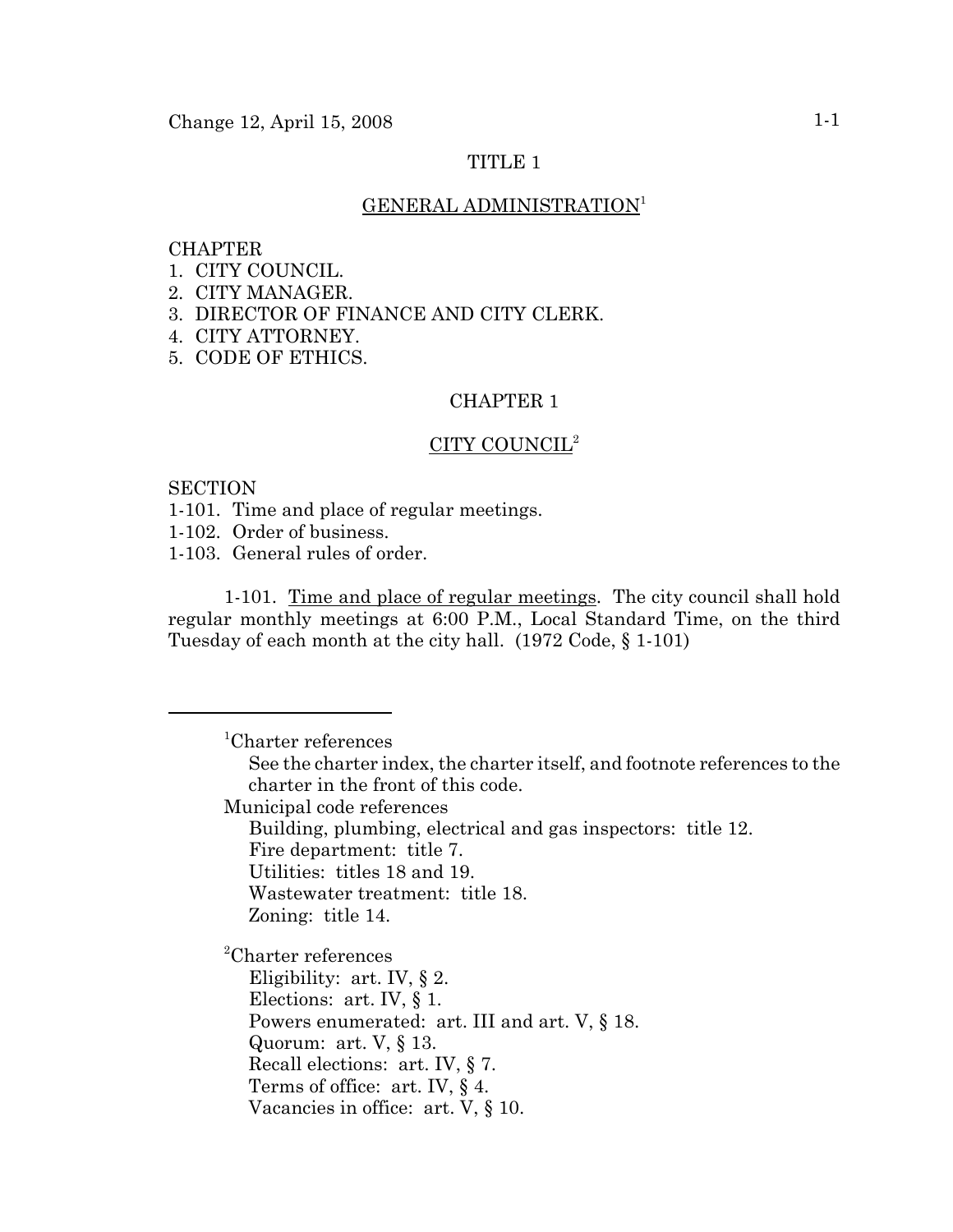1-102. Order of business. At each meeting of the city council, the following regular order of business shall be observed unless dispensed with by a majority vote of the members present:

(1) Call to order by the mayor.

- (2) Invocation.
- (3) Roll call by the clerk.
- (4) Approval of minutes from previous meeting.
- (5) Communications from the mayor.
- (6) Petitions and requests from citizens.
- (7) Reports from committees, members of the city council, and other

officers.

- (8) Consent agenda.
- (9) Ordinances.
- (10) Old business.
- (11) New business.
- (12) Adjournment. (1972 Code, § 1-102, modified)

1-103. General rules of order. The rules of order and parliamentary procedure contained in Robert's Rules of Order, Newly Revised, shall govern the transaction of business by and before the city council at its meetings in all cases to which they are applicable and in which they are not inconsistent with provisions of the charter or this code. (1972 Code, § 1-103, modified)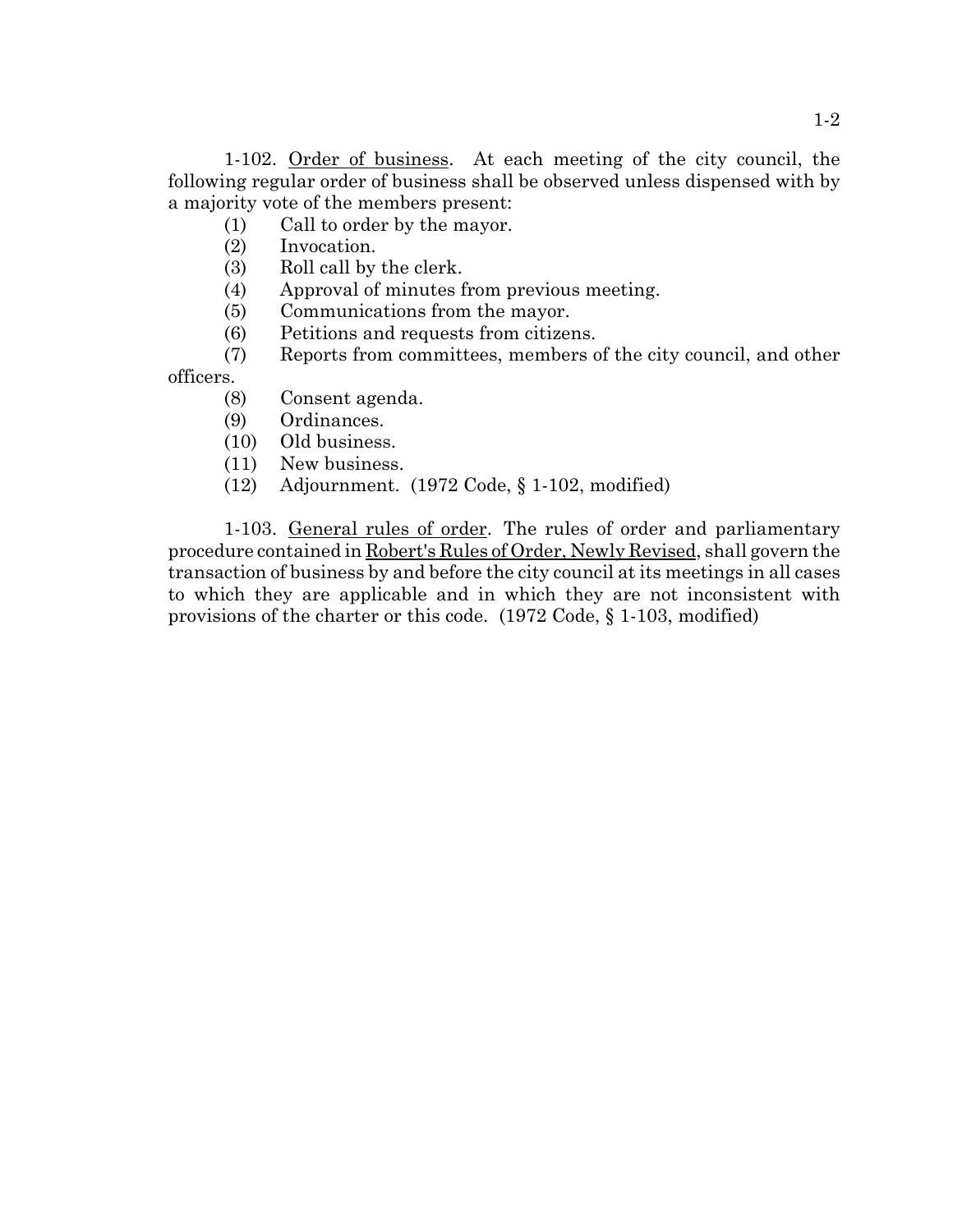## CITY MANAGER1

## **SECTION**

1-201. Bond.

1-202. Expenditures generally.

1-203. Expenditures without specific authorization.

1-204. Expenditures between \$1,001 and \$10,000.

1-205. Expenditures exceeding \$10,000.

1-201. Bond. Before entering upon his duties the city manager shall execute a fidelity bond in the sum of not less than \$25,000.00 for the faithful performance of his duties. The bond shall have as surety thereon some surety company authorized to do business in the state. (1972 Code, § 1-201)

1-202. Expenditures generally. The city manager shall see that all purchases for the city are made in accordance with charter requirements, in conformity with budget and appropriation ordinances and in such a manner as will reasonably insure for the city the lowest possible price. (1972 Code, § 1-202)

1-203. Expenditures without specific authorization. The maximum expenditure which the city manager may make without specific authorization of the city council is \$10,000.00. (1972 Code, § 1-203, modified, as amended by Ord. #868, § 1, April 2000)

1-204. Expenditures between \$1,001 and \$10,000. Prior to making expenditures between \$1,001 and \$2,500, the city manager shall obtain at least three (3) competitive prices via telephone, written quotations, or facsimile; between \$2,501 and \$10,000, at least three (3) competitive prices shall be obtained via written quotation or facsimile. (1972 Code, § 1-204, modified, as amended by Ord. #868, § 2, April 2000)

1-205. Expenditures exceeding \$10,000. No purchase shall be made at any one time in an amount which in the aggregate will exceed \$10,000.00 unless

Administrative head: art. IX, § 1. Bond: art. VIII, § 4. Budget officer: art. XVII, § 1.

Powers and duties: art. IX, § 2.

<sup>1</sup> Charter references

Qualifications: art. VIII, § 1.

Vacancy in office: art. IX, § 1.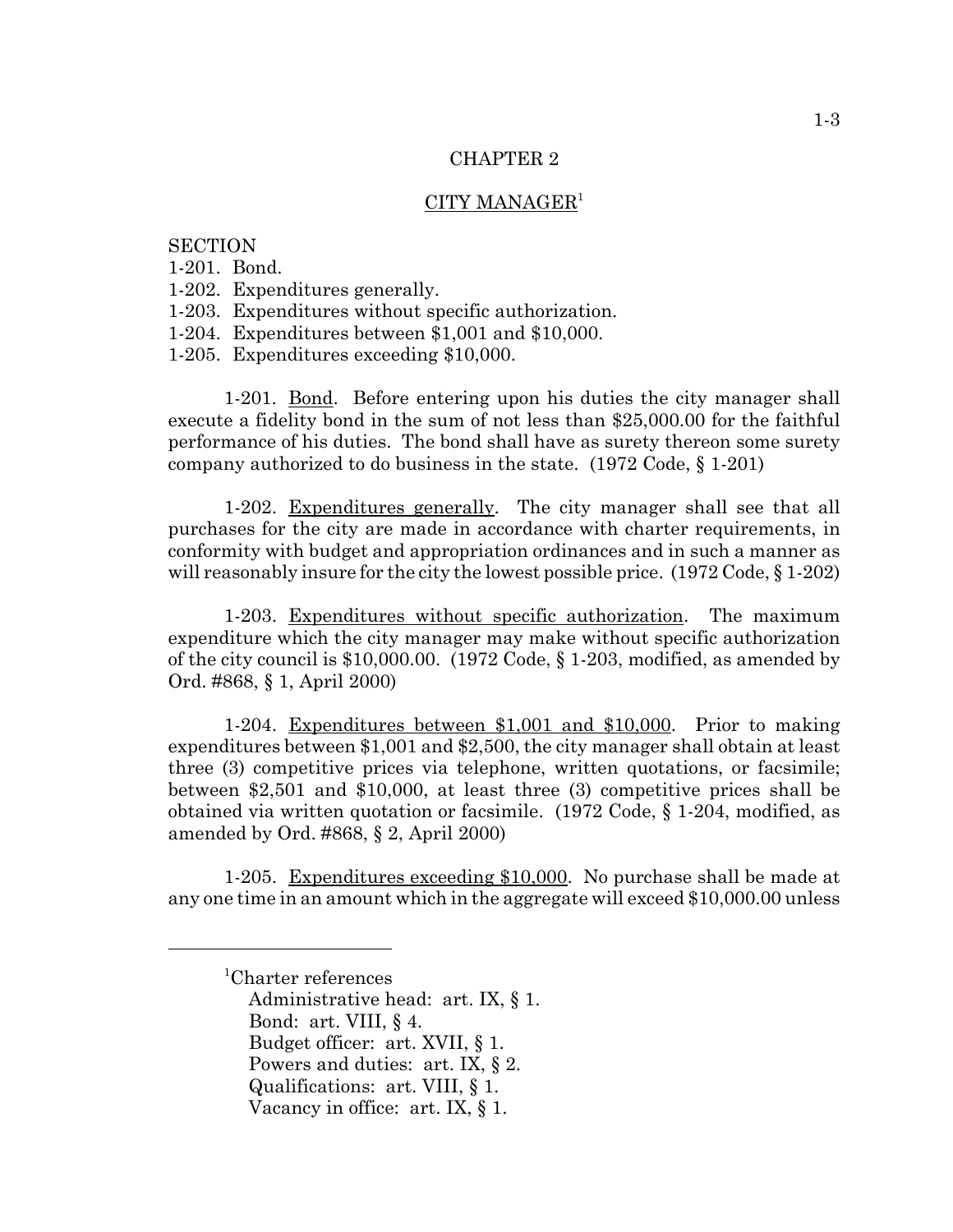bids shall have been requested in a newspaper of general circulation and written invitations to bid made available not less than fourteen (14) days prior to the opening of bids. (1972 Code, § 1-205, modified, as amended by Ord. #868, § 3, April 2000)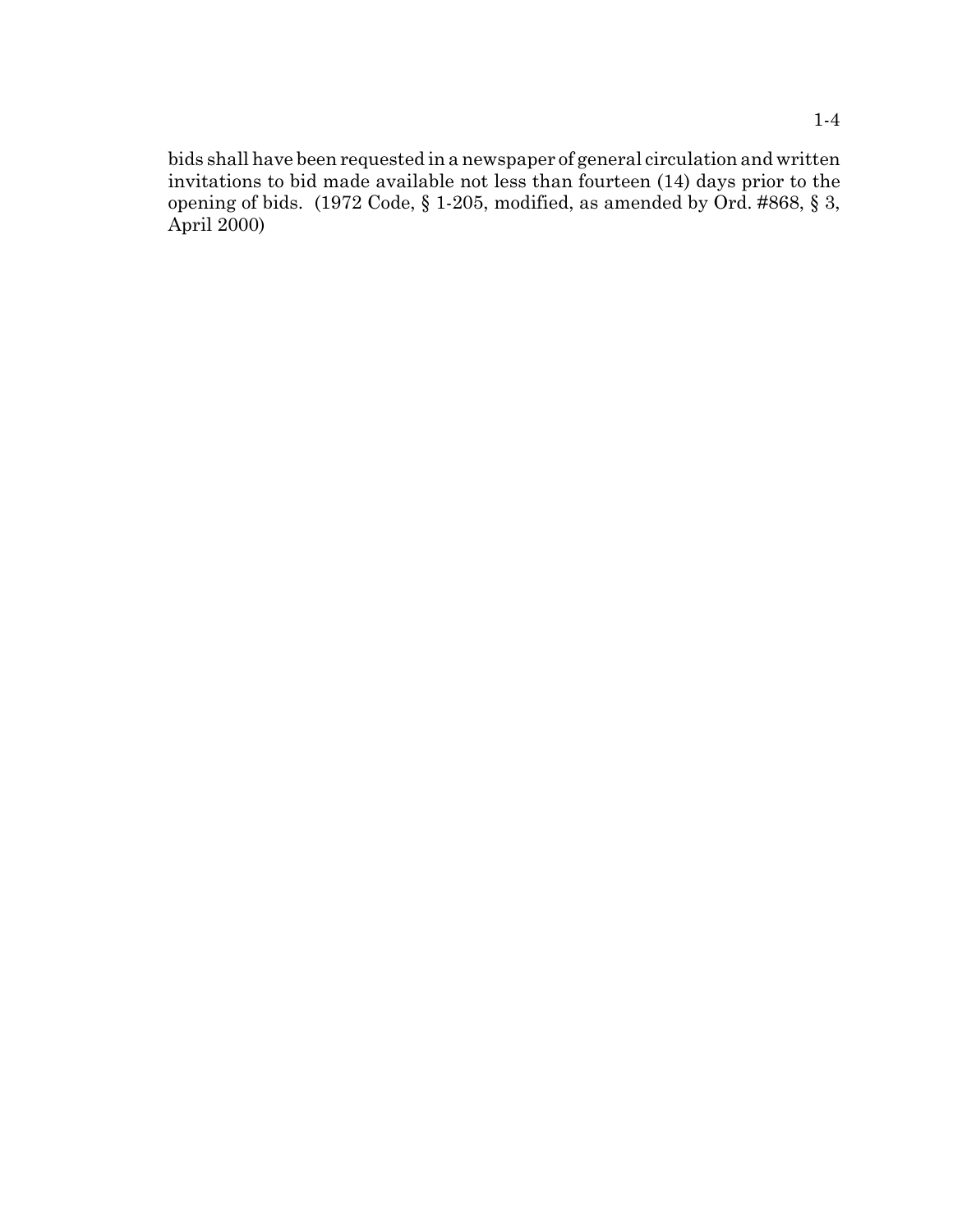# $\overline{\mathrm{DIRECTOR}}$  OF FINANCE<sup>1</sup> AND CITY CLERK

#### **SECTION**

1-301. To be bonded.

1-302. To keep minutes, etc.

1-303. To perform general clerical duties, etc.

1-301. To be bonded. The director of finance shall be bonded in the minimum sum of twenty-five thousand dollars (\$25,000.00), with surety acceptable to the city council, before assuming the duties of said office. (1972 Code, § 1-301, as amended by Ord. #917, April 2004)

1-302. To keep minutes, etc. The city clerk or designee of the city manager shall keep the minutes of all meetings of the city council and shall preserve the original copy of all ordinances in a separate ordinance book. (1972 Code, § 1-302, as amended by Ord. #917, April 2004)

1-303. To perform general clerical duties, etc. The city clerk or designee of the city manager shall perform all clerical duties for the city manager and city council which are not expressly assigned by the charter or this code to another corporate officer. (1972 Code, § 1-303, as amended by Ord. #917, April 2004)

<sup>1</sup> Charter references

Evaluation of utility properties: art. XXI, § 8(e). General provisions: art. XII.

Taxes and special assessments: art. XIII, § 1.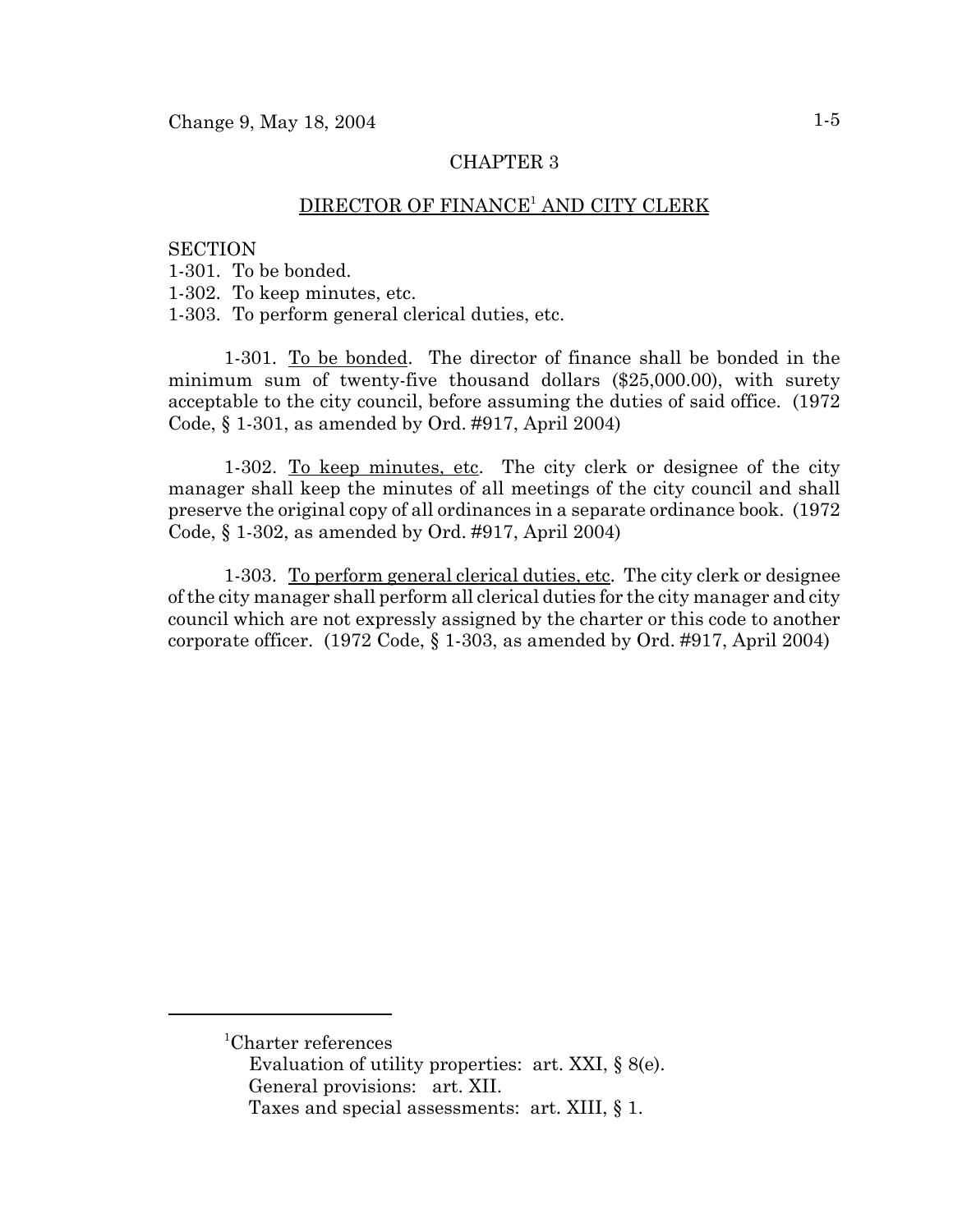## CITY ATTORNEY<sup>1</sup>

## **SECTION**

1-401. Tenure.

- 1-402. To be legal advisor.
- 1-403. To review ordinances.
- 1-404. To prosecute for city.
- 1-405. To prepare contracts, etc.
- 1-406. To collect debts.
- 1-407. Miscellaneous duties.

1-401. Tenure. The city attorney shall serve at the will and pleasure of the city council.  $(1972 \text{ Code}, \S 1-401)$ 

1-402. To be legal advisor. The city attorney shall act as legal advisor to, and attorney and counsel for, the municipality and all its officers in matters relating to their official duties. (1972 Code, § 1-402)

1-403. To review ordinances. The city attorney shall, upon the introduction of an ordinance, see that it is in proper form and not in conflict with any constitutional, statutory, or charter provision. (1972 Code, § 1-403)

1-404. To prosecute for city. The city attorney, when requested, shall be the prosecutor in any police, municipal, or other court. (1972 Code, § 1-404)

1-405. To prepare contracts, etc. The city attorney shall prepare all contracts, bonds, and other instruments in writing in which the municipality is concerned and shall endorse on each his approval of the form and correctness thereof. (1972 Code, § 1-405)

1-406. To collect debts. Upon a report to the city attorney by the city manager of any indebtedness to the city on the part of any former officer or employee, ascertained by the manager upon audit occasioned by the death, resignation, removal, or expiration of the term of such officer, the city attorney shall forthwith proceed to collect the same. (1972 Code, § 1-406)

<sup>1</sup> Charter references

Appointment, duties and compensation: art. X.

Delinquent tax collection: art. XI, § 6.

Supervision and control by manager: art. IX, § 2(e).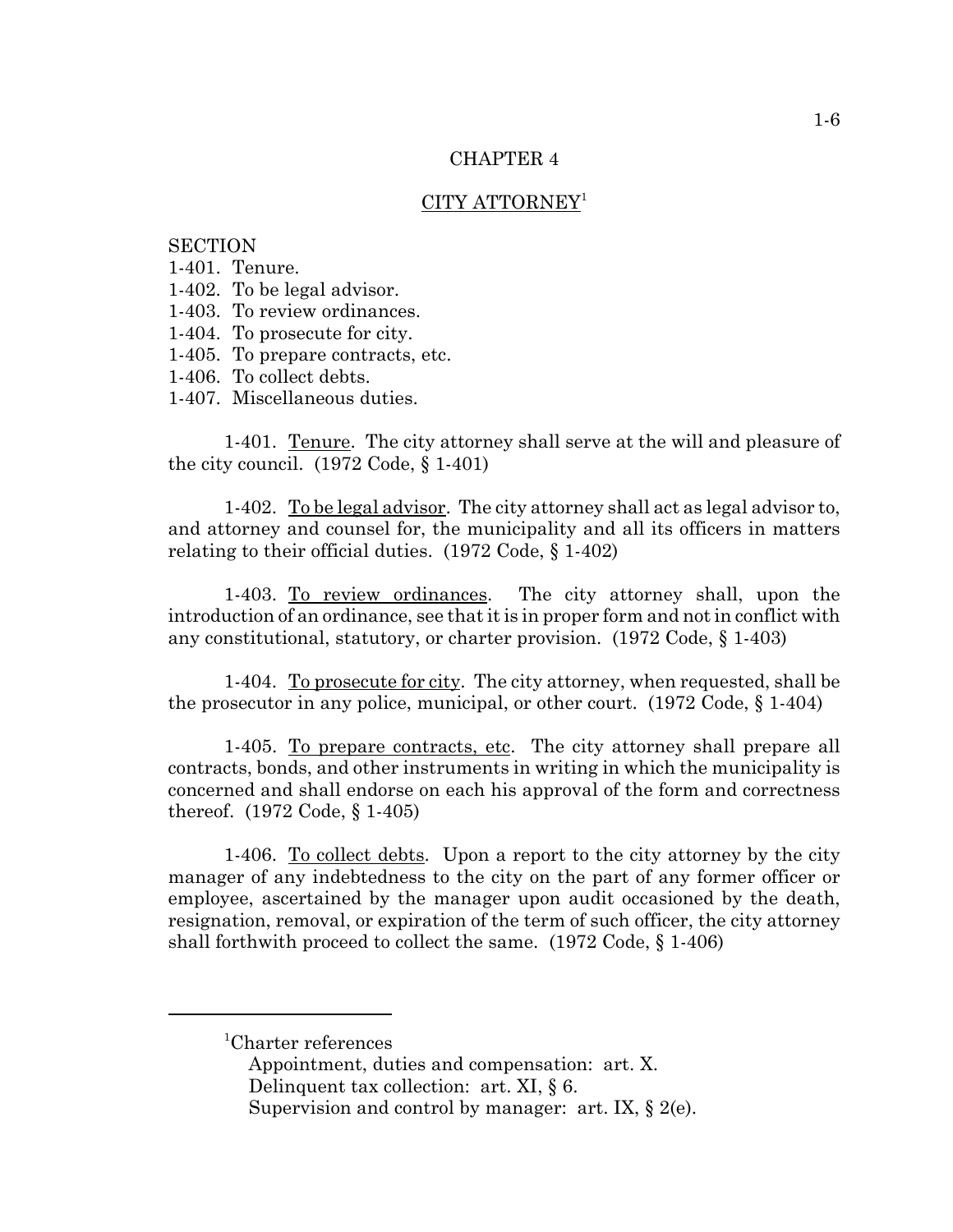1-407. Miscellaneous duties. In addition to the above duties, the city attorney shall perform such other duties as may be required of him by statute, charter or ordinances, or by the city manager. (1972 Code, § 1-407)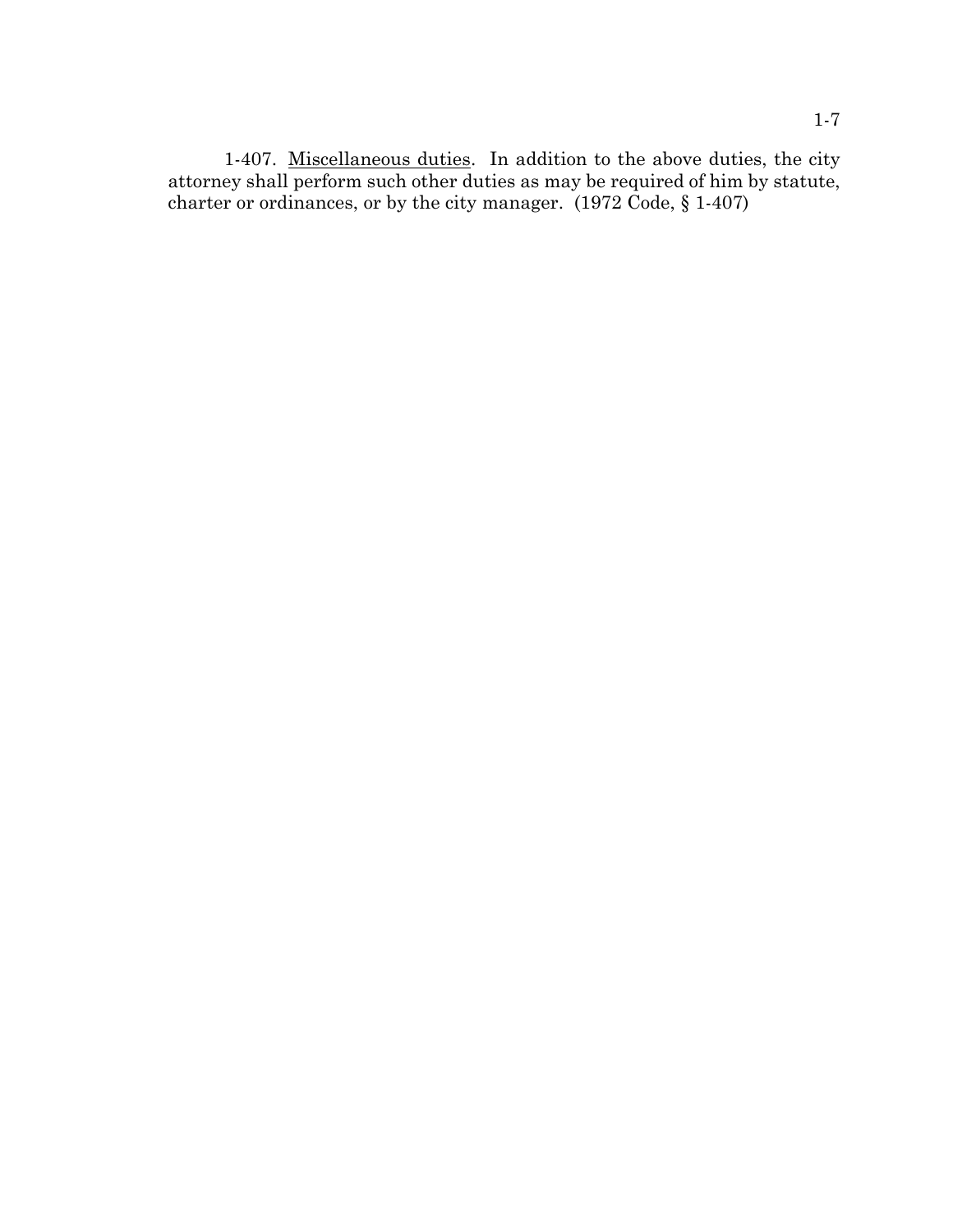### CODE OF ETHICS<sup>1</sup>

## **SECTION**

- 1-501. Applicability.
- 1-502. Definition of "personal interest."
- 1-503. Disclosure of personal interest by official with vote.
- 1-504. Disclosure of personal interest in non-voting matters.
- 1-505. Acceptance of gratuities, etc.
- 1-506. Use of information.
- 1-507. Use of municipal time, facilities, etc.
- 1-508. Use of position or authority.
- 1-509. Outside employment.
- 1-510. Ethics complaints.
- 1-511. Violations.

1-501. Applicability. This chapter is the code of ethics for personnel of the municipality. It applies to all full-time and part-time elected or appointed officials and employees, whether compensated or not, including those of any

Campaign finance - T.C.A. Title 2, Chapter 10.

Conflict of interests - T.C.A. §§ 6-54-107, 108; 12-4-101, 102.

Conflict of interests disclosure statements - T.C.A. § 8-50-501 and the following sections.

Consulting fee prohibition for elected municipal officials - T.C.A. §§ 2-10-122, 124.

Crimes involving public officials (bribery, soliciting unlawful compensation, buying and selling in regard to office) - T.C.A. § 39-16-101 and the following sections.

Crimes of official misconduct, official oppression, misuse of official information - T.C.A. § 39-16-401 and the following sections.

Ouster law - T.C.A. § 8-47-101 and the following sections.

<sup>&</sup>lt;sup>1</sup>State statutes dictate many of the ethics provisions that apply to municipal officials and employees. For provisions relative to the following, see the Tennessee Code Annotated (T.C.A.) sections indicated: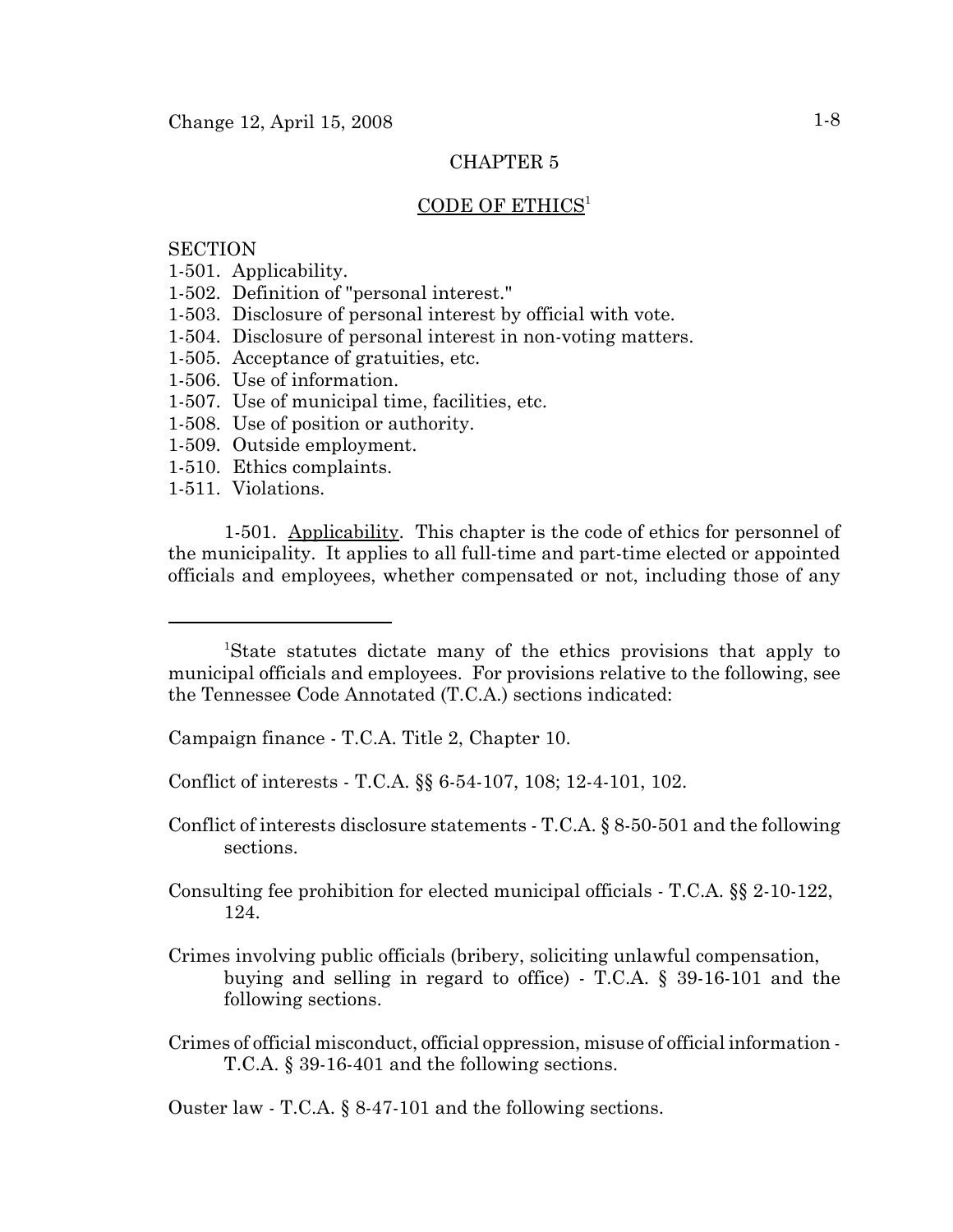separate board, commission, committee, authority, corporation, or other instrumentality appointed or created by the municipality. The words "municipal" and "municipality" include these separate entities. (as added by Ord. #956, June 2007)

1-502. Definition of "personal interest." (1) For purposes of §§ 1-503 and 1-504, "personal interest" means:

(a) Any financial, ownership, or employment interest in the subject of a vote by a municipal board not otherwise regulated by state statutes on conflicts of interests; or

(b) Any financial, ownership, or employment interest in a matter to be regulated or supervised; or

(c) Any such financial, ownership, or employment interest of the official's or employee's spouse, parent(s), step parent(s), grandparent(s), sibling(s), child(ren), or step child(ren).

(2) The words "employment interest" include a situation in which an official or employee or a designated family member is negotiating possible employment with a person or organization that is the subject of the vote or that is to be regulated or supervised.

(3) In any situation in which a personal interest is also a conflict of interest under state law, the provisions of the state law take precedence over the provisions of this chapter. (as added by Ord. #956, June 2007)

1-503. Disclosure of personal interest by official with vote. An official with the responsibility to vote on a measure shall disclose during the meeting at which the vote takes place, before the vote and so it appears in the minutes, any personal interest that affects or that would lead a reasonable person to infer that it affects the official's vote on the measure. In addition, the official may recuse himself<sup>1</sup> from voting on the measure. (as added by Ord. #956, June 2007)

1-504. Disclosure of personal interest in non-voting matters. An official or employee who must exercise discretion relative to any matter, other than casting a vote, and who has a personal interest in the matter that affects or that would lead a reasonable person to infer that it affects the exercise of the discretion shall disclose, before the exercise of the discretion when possible, the interest on a form provided by and filed with the city manager. In addition, the official or employee may, to the extent allowed by law, charter, ordinance, or policy, recuse himself from the exercise of discretion in the matter. (as added by Ord. #956, June 2007)

<sup>&</sup>lt;sup>1</sup>Masculine pronouns include the feminine. Only masculine pronouns have been used for convenience and readability.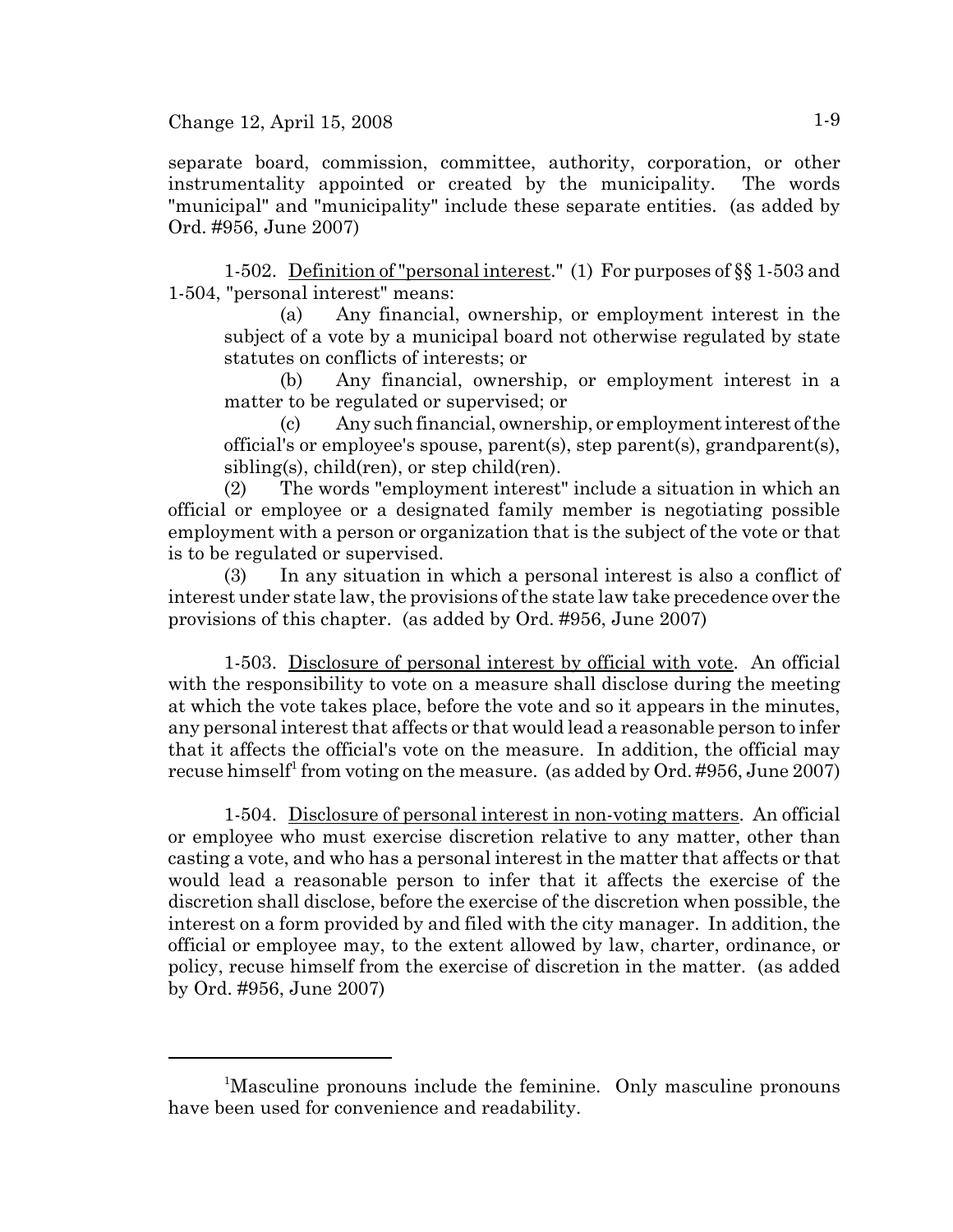1-505. Acceptance of gratuities, etc. An official or employee may not accept, directly or indirectly, any money, gift, gratuity, or other consideration or favor of any kind from anyone other than the municipality:

(1) For the performance of an act, or refraining from performance of an act, that he would be expected to perform, or refrain from performing, in the regular course of his duties; or

(2) That might reasonably be interpreted as an attempt to influence his action, or reward him for past action, in executing municipal business.

The following are not deemed to be a prohibition against accepting any money, gift, gratuity, or other consideration or favor of any kind:

(a) Any gift, excluding money, intended for all department heads, all members of city council, or all members of any committee or board appointed by city council at/or near a holiday given for a non-business purpose and motivated by the holiday season;

(b) Any unsolicited token or award of appreciation in recognition of public service in the form of a plaque, trophy, desk item, or other similar item provided that any such item shall not be in a form that can be readily converted to cash;

(c) Informational materials in the form of books, articles, periodicals, other written materials, audio tapes, video tapes or other forms of communication;

(d) Gifts that are given for a non-business purpose and motivated by a close personal friendship;

(e) Sample merchandise, promotional items, and appreciation tokens if such merchandise items and tokens are routinely given to customers, suppliers, or potential customers, or suppliers in the ordinary course of business, the value of which to the official or employee does not exceed fifty dollars (\$50.00) per occasion or accumulative value of more than one hundred dollars (\$100.00) to the official or employee during a calendar year from the same person or business entity; and

(f) Food, refreshments, meals, or beverages, the value of which to the official or employee does not exceed fifty dollars (\$50.00) per occasion or accumulative value of more than one hundred dollars (\$100.00) to the official or employee during a calendar year from the same person or business entity. (as added by Ord. #956, June 2007)

1-506. Use of information. (1) An official or employee may not disclose any information obtained in his official capacity or position of employment that is made confidential under state or federal law except as authorized by law.

(2) An official or employee may not use or disclose information obtained in his official capacity or position of employment with the intent to result in financial gain for himself or any other person or entity. (as added by Ord. #956, June 2007)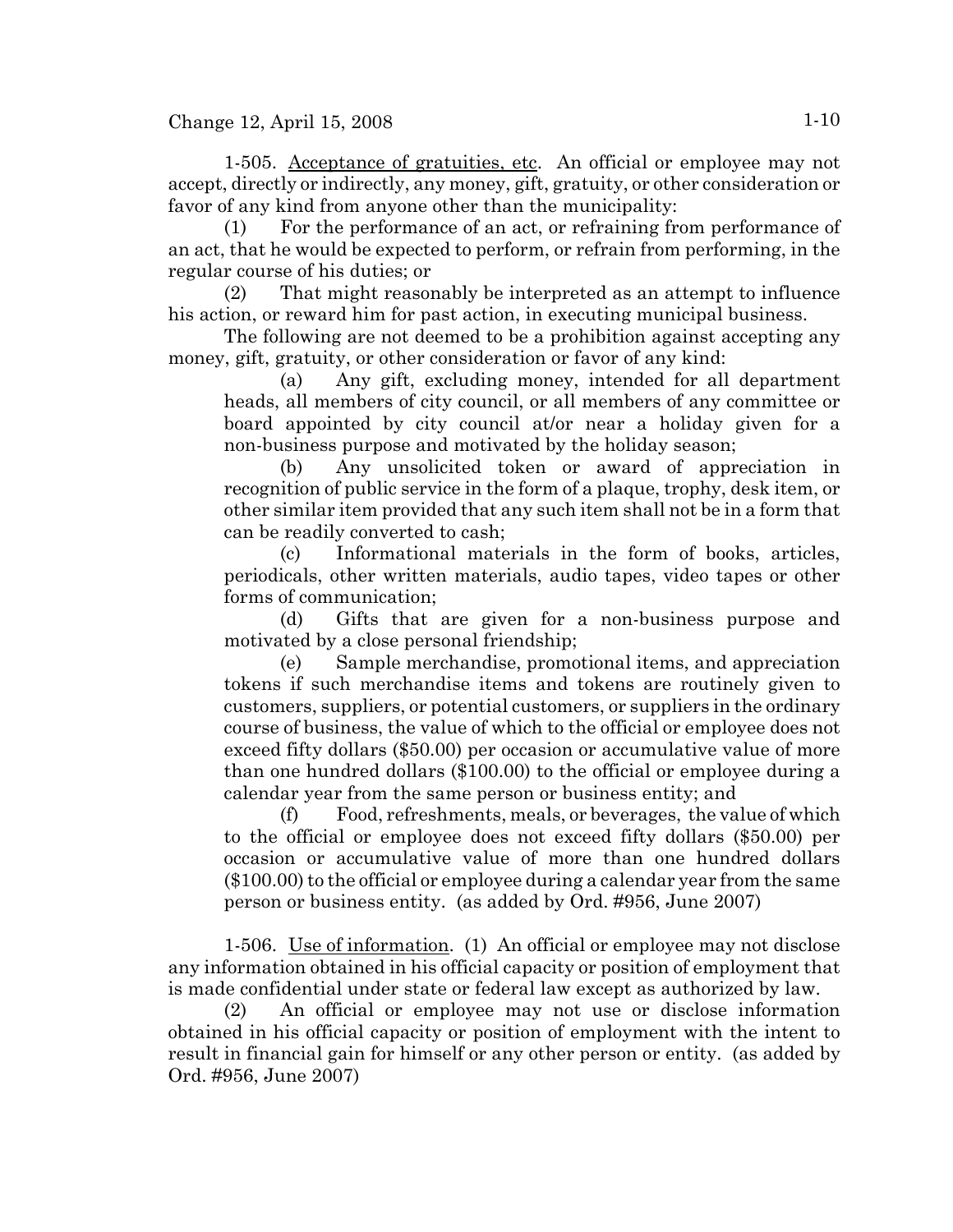1-507. Use of municipal time, facilities, etc. (1) An official or employee may not use or authorize the use of municipal time, facilities, equipment, or supplies for private gain or advantage to himself.

(2) An official or employee may not use or authorize the use of municipal time, facilities, equipment, or supplies for private gain or advantage to any private person or entity, except as authorized by legitimate contract or lease that is determined by the governing body to be in the best interests of the municipality. (as added by Ord. #956, June 2007)

1-508. Use of position or authority. (1) An official or employee may not make or attempt to make private purchases, for cash or otherwise, in the name of the municipality.

(2) An official or employee may not use or attempt to use his position to secure any privilege or exemption for himself or others that is not authorized by the charter, general law, or ordinance or policy of the municipality. (as added by Ord. #956, June 2007)

1-509. Outside employment. An official or employee may not accept or continue any outside employment if the work unreasonably inhibits the performance of any affirmative duty of the municipal position or conflicts with any provision of the municipality's charter or any ordinance or policy. (as added by Ord. #956, June 2007)

1-510. Ethics complaints. (1) The city attorney is designated as the ethics officer of the municipality. Upon the written request of an official or employee potentially affected by a provision of this chapter, the city attorney may render an oral or written advisory ethics opinion based upon this chapter and other applicable law.

(2) (a) Except as otherwise provided in this subsection, the city attorney shall investigate any credible complaint against an appointed official or employee charging any violation of this chapter, or may undertake an investigation on his own initiative when he acquires information indicating a possible violation, and make recommendations for action to end or seek retribution for any activity that, in the attorney's judgment, constitutes a violation of this code of ethics.

(b) The city attorney may request the governing body to hire another attorney, individual, or entity to act as ethics officer when he has or will have a conflict of interest in a particular matter.

(c) When a complaint of a violation of any provision of this chapter is lodged against a member of the municipality's governing body, the governing body shall either determine that the complaint has merit, determine that the complaint does not have merit, or determine that the complaint has sufficient merit to warrant further investigation. If the governing body determines that a complaint warrants further